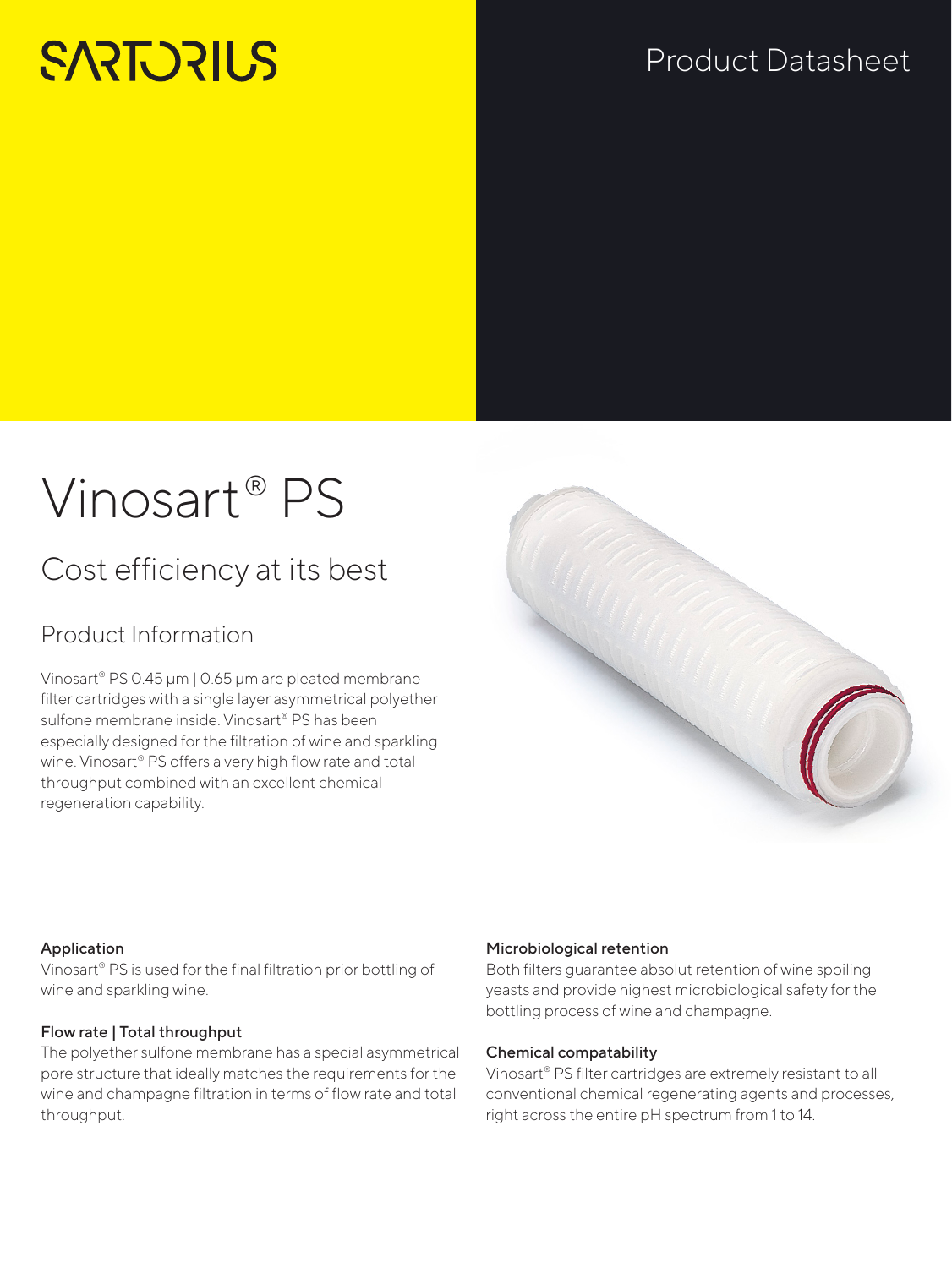#### Integrity testable

The integrity of Vinosart® PS filter cartridges can be tested daily using the Sartocheck® Mini. Integrity test parameters see technical data.

#### Quality

Every filter element of Vinosart® PS is integrity tested during production to guarantee highest level of security.

## Technical Data

| <b>Filter Medium</b>                          | Single-layer asymmetrical polyether<br>sulfone membrane                                                |                                                                                                                                                                   |
|-----------------------------------------------|--------------------------------------------------------------------------------------------------------|-------------------------------------------------------------------------------------------------------------------------------------------------------------------|
| Protective non-woven<br>drainage layers       | Polypropylene                                                                                          |                                                                                                                                                                   |
| Core   outer support  <br>end caps   adapters | Polypropylene                                                                                          |                                                                                                                                                                   |
| O-Rings                                       | Silicone                                                                                               |                                                                                                                                                                   |
| Available Sizes  <br><b>Filtration Area</b>   | Size 1<br>10" (250 mm)<br>Size 2<br>20" (500 mm)<br>Size 3<br>30" (750 mm)<br>Size 4<br>40" (1.000 mm) | 0.78 m <sup>2</sup>   8.4 ft <sup>2</sup><br>1.56 $m^2$   16.8 ft <sup>2</sup><br>2.34 m <sup>2</sup>   25.2 ft <sup>2</sup><br>3.12 $m^2$   33.6 ft <sup>2</sup> |
| Pore sizes                                    | 0.45 $\mu$ m and 0.65 $\mu$ m                                                                          |                                                                                                                                                                   |
| Maximum differential<br>pressure              | 5 bar   72.5 psi at 20°C                                                                               |                                                                                                                                                                   |
| Direction of filtration                       | $2 \text{ bar}$   29 psi at 80 $^{\circ}$ C                                                            |                                                                                                                                                                   |
| Recommend flow rate                           | Approx. 600-1000 l/h (30")                                                                             |                                                                                                                                                                   |
| Pore size                                     | $0.45 \,\mathrm{\upmu m}$                                                                              | $0.65 \,\mathrm{\upmu m}$                                                                                                                                         |
| Test pressure                                 | 1.5                                                                                                    | 1.0                                                                                                                                                               |
| Max. diffusion<br>(10" element)               | $15$ ml/mn                                                                                             | $13$ ml/mn                                                                                                                                                        |
| Test time                                     | $10 \text{ min}$                                                                                       | 10 min                                                                                                                                                            |

For more details please see the directions for use.

Available Adapters 25, 27, 28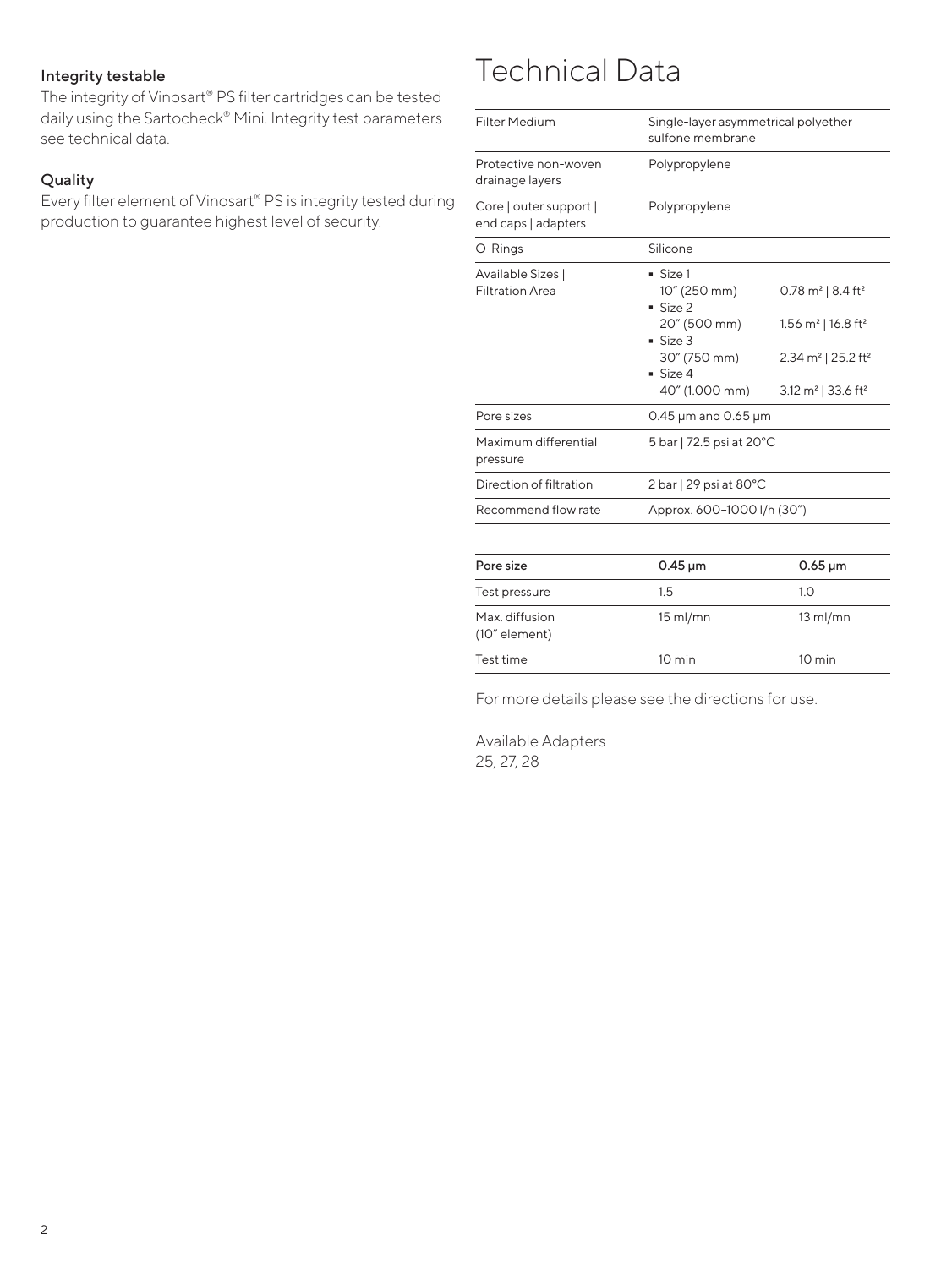

## Ordering Information

| Catridges | Pore Size [µm] | Pack Size [Pieces] |
|-----------|----------------|--------------------|
| 542**05A1 | 0.65           |                    |
| 542**05A2 | 0.65           |                    |
| 542**05A3 | 0.65           |                    |
| 542**05A4 | 0.65           |                    |
| 542**06A1 | 0.45           |                    |
| 542**06A2 | 0.45           |                    |
| 542**06A3 | 0.45           |                    |
| 542**06A4 | 0.45           |                    |

\*\*: Adaper Type